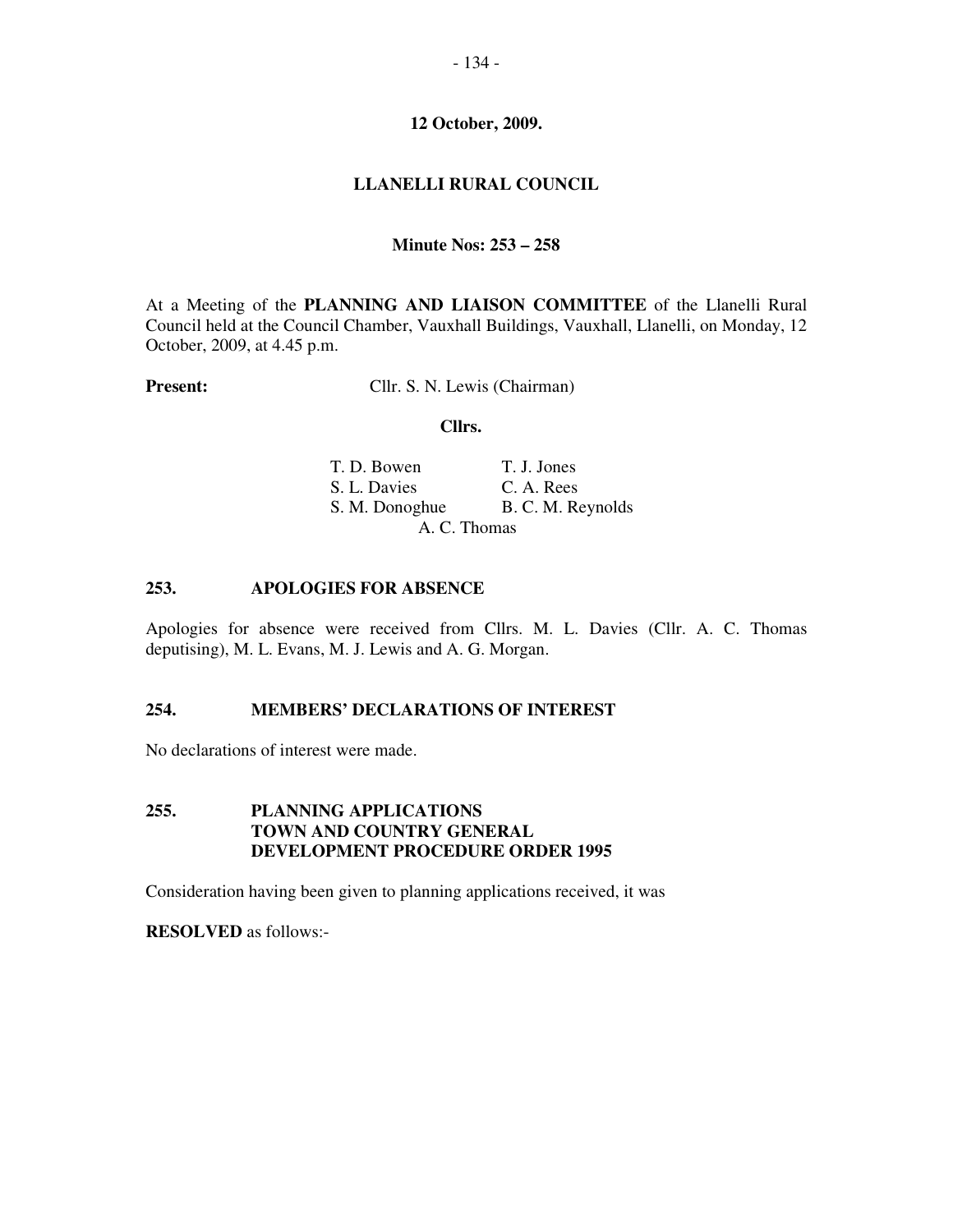| <b>Application No./</b><br><b>Development</b> | <b>Applicant/Location</b>        | <b>Recommendation</b> |
|-----------------------------------------------|----------------------------------|-----------------------|
| S/21750                                       | Mr L Hipkiss                     |                       |
| Garage                                        | 11 Pwll Road<br>Pwll<br>Llanelli |                       |

#### **OBJECTION**

The Council did not fully appreciate the scale and design of the garage and stores which were refused planning permission under application S/21237 and therefore having re-visited the amended plans lodged under this application the Council now objected unless:

- 1. The scale and appearance of the building was not considered an obtrusive form of development.
- 2. There was no detrimental impact on the visual amenity of neighbouring dwellings and the area generally.
- 3. The development was not incongruous to other garden development in the area.
- 4. The development not being over engineered for its intended purpose.
- 5. The proposal not having an over bearing affect on neighbouring properties and that it did not directly over look those properties.

Consent was required for construction of a single garage with basement domestic stores.

**S/21778** Mr M Peregrine NO OBJECTION Extension 107 Pwll Road provided

Pwll 1. The development being Llanelli of acceptable design and appearance. 2. There being no detrimental impact on the amenity and privacy of neighbouring dwellings. 3. The proposal not being incongruous to neighbouring dwellings and the surrounding street scene.

Consent was required for a new front extension, rear and side extension with new attic space including gallery windows with new roof profile.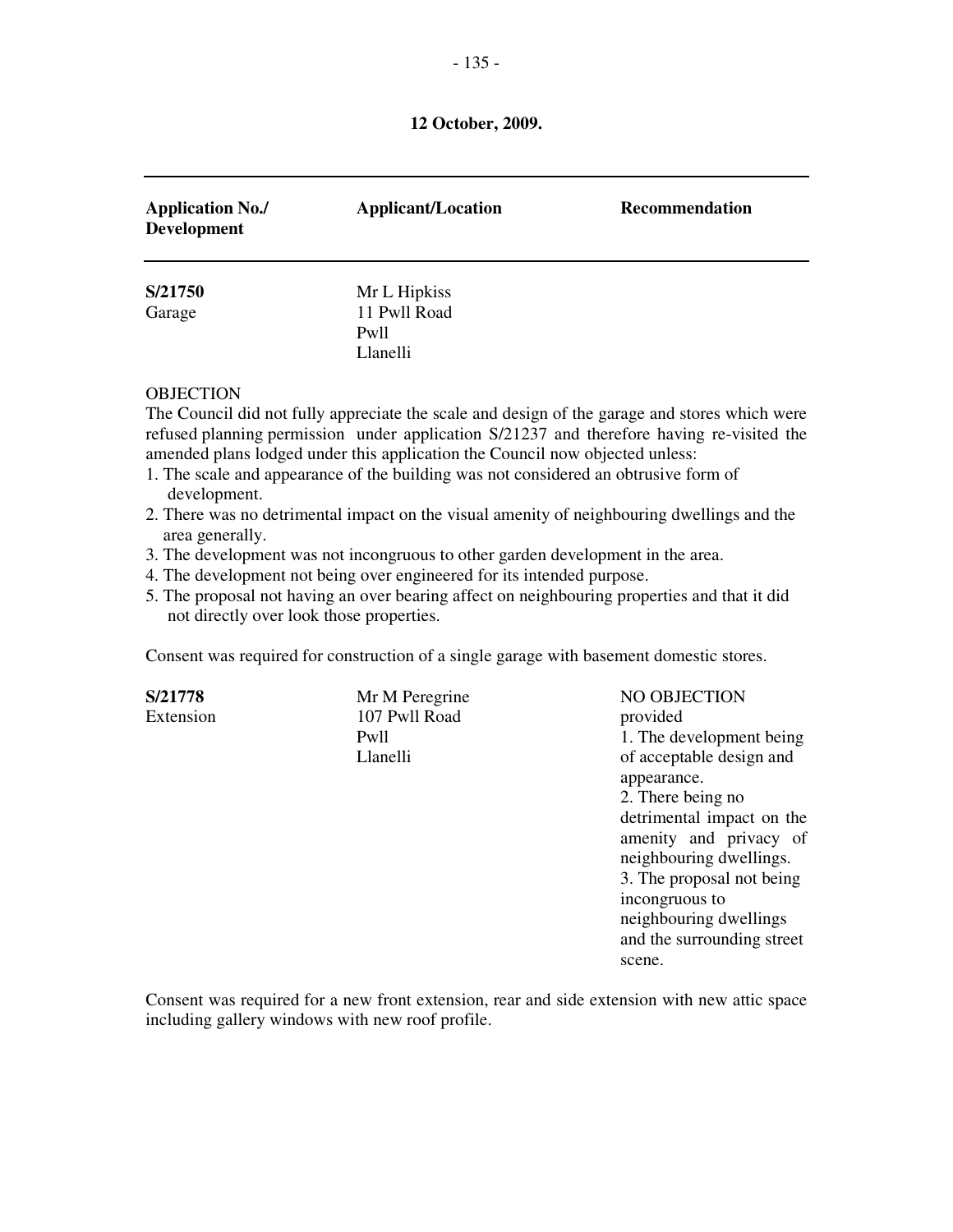| <b>Application No./</b><br><b>Development</b> | <b>Applicant/Location</b>                          | <b>Recommendation</b>                                                                                                   |
|-----------------------------------------------|----------------------------------------------------|-------------------------------------------------------------------------------------------------------------------------|
| S/21783<br>Extension                          | Mr J Owens<br>37 Heol Y Bwlch<br>Bynea<br>Llanelli | NO OBJECTION<br>provided there was no<br>detrimental impact on the<br>amenity and privacy of<br>neighbouring dwellings. |

Consent was required for a double storey rear extension (resubmission of application reference S/21339 refused on 20 August, 2009).

| S/21792       | Mr J Lewis             |
|---------------|------------------------|
| Change of use | The Hurns Beer Company |
|               | 21 Maescanner Road     |
|               | Llanelli               |

#### **OBJECTION**

Whilst the Council supported in principle the change of use to flats, the Council was of the opinion that the proposal to convert the building into four number 2 bedroom flats was excessive given the limited size and location of the site. The application would give rise to an overbearing form of development, affecting the amenity and privacy of the rear of the Post Office by virtue of the property being overlooked. Furthermore, the proposal was also considered to be detrimental to highway safety on the following grounds:

1. The increased number of traffic movements associated with the development.

2. The site lacked sufficient parking space to accommodate four flats. Six parking spaces were indicated on the plan but the Council felt there should be at least eight spaces (two spaces per flat). The site could not accommodate eight spaces.

3. Access and egress from the site entrance and along New Road was considered detrimental to highway safety because of the narrowness of the road and the lack of adequate visibility. This in turn would also be detrimental to safe pedestrian access along New Road given the limitations associated with the existing pavement infrastructure.

Consent was required for the change of use of a closed public house into 4 number 2 bedroom flats with associated car parking. Work also includes demolition of single storey rear extension to be replaced with 2 storey stairwell.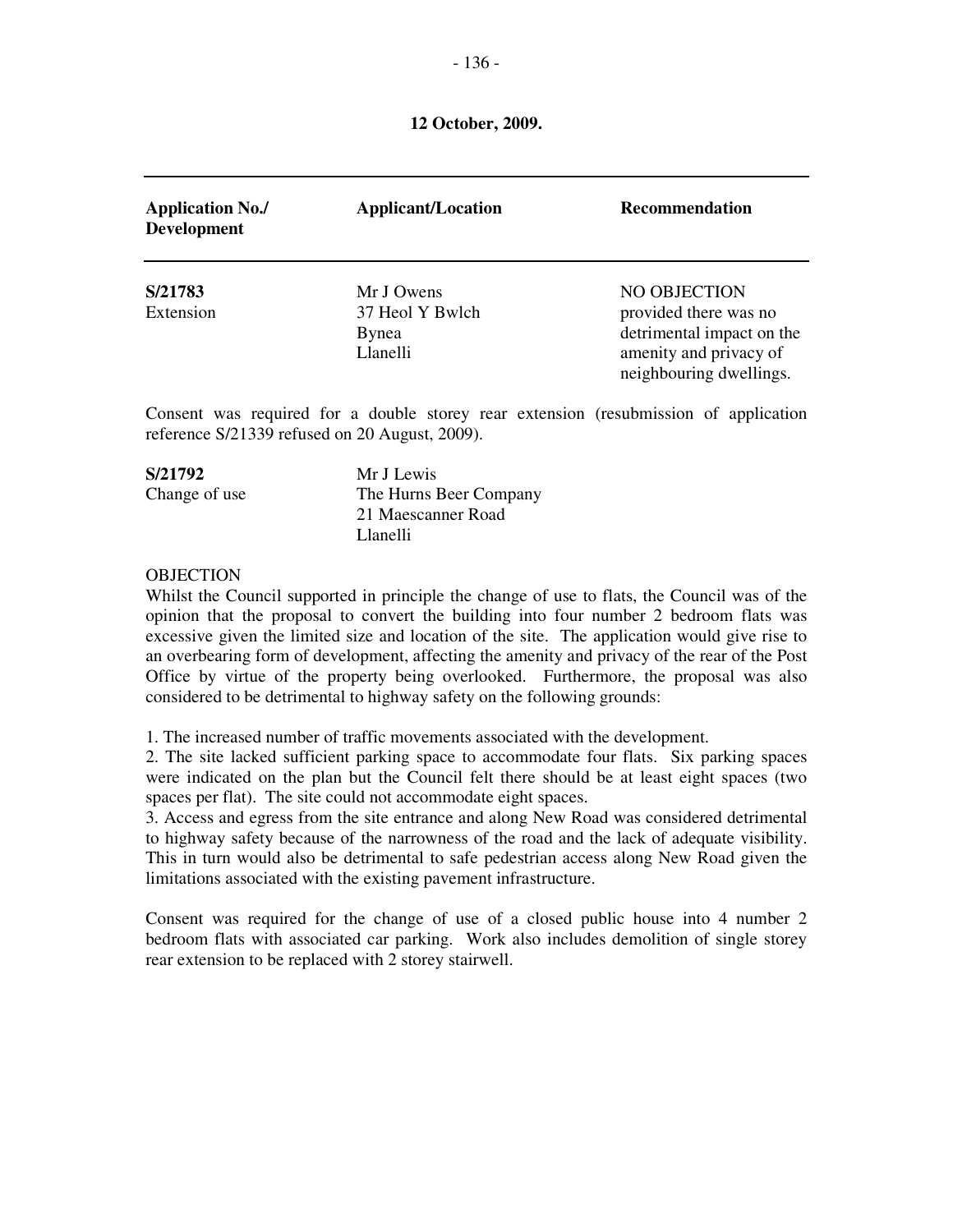| <b>Application No./</b><br><b>Development</b> | <b>Applicant/Location</b>                                  | <b>Recommendation</b>                                                                                                                                                                         |
|-----------------------------------------------|------------------------------------------------------------|-----------------------------------------------------------------------------------------------------------------------------------------------------------------------------------------------|
| S/21795<br>Conversion                         | Mr D Joce<br>10 Penygaer Cottages<br>Felinfoel<br>Llanelli | NO OBJECTION<br>provided that off street<br>parking was retained<br>within the curtilage of the<br>property and or the<br>development was not<br>considered detrimental to<br>highway safety. |
| 18 July, 1988).                               |                                                            | Consent was required for conversion of integral garage to form extension to existing kitchen<br>(relaxation of condition number 2 attached to planning permission reference D5/10728 dated    |

| S/21817      | Mr Callen        |              |
|--------------|------------------|--------------|
| Conservatory | 2 Y Berllan      |              |
|              | <b>Felinfoel</b> |              |
|              | Llanelli         | NO OBJECTION |
|              |                  |              |

Consent was required for a conservatory to the side.

## **256. NOBEL BANKS AREA 476 AGGREGATE DREDGING LICENCE - PROPOSED VARIATION**

Further to Minute No. 176, 30 September, 2002, correspondence was received from the Consultant, Environmental Resources Management Limited. The writer informed that Llanelli Sand Dredging Limited (LSDL) proposed to apply to the Welsh Assembly Government (WAG) to vary the current Nobel Banks licence to increase the maximum annual tonnage that could be dredged over the remaining 7 years of the life of the licence. Members were informed that a 10 year licence was granted in 2006 by WAG allowing a maximum of 3 million tonnes to be dredged (300,000 tonnes per year). However, LSDL now proposed to increase the annual maximum to 500,000 tonnes while keeping within the overall maximum tonnage of 3 million tonnes over the 10 year licence term. This would allow LSDL to periodically respond to market demand for additional aggregate.

Following discussion, it was

**RESOLVED** that Environmental Resources Management Limited be informed that the Council objected to the proposed variation of licence on the grounds that the application may have a detrimental impact on the environment and the local eco system in the Carmarthenshire Bay estuary.